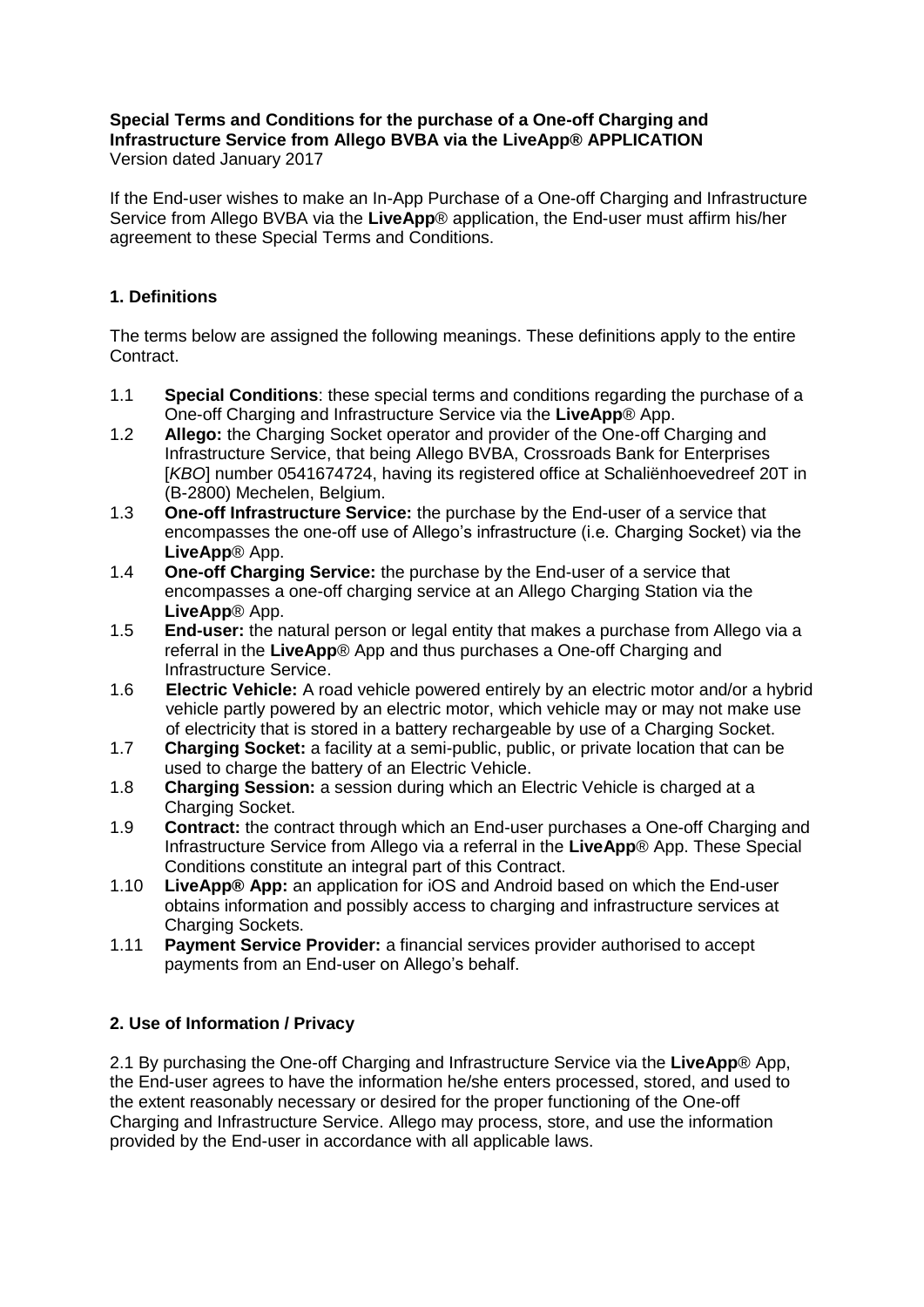2.2 There is an exception to the provisions laid down in 2.1 with regard to payment details, which Allego shall never store. Payment details, such as but not limited to a credit card number or IBAN bank account number, are only stored by the Payment Service Provider under the terms and conditions it imposes.

2.4 Allego advises the End-user that, pursuant to the Dutch Personal Data Protection Act [*Wet bescherming persoonsgegevens*] and for the purpose of performing this Contract, Allego is entitled to provide to third parties the personal data that the End-user provides in the context of the Contract. Pursuant to the aforementioned Act, Allego may become obliged to provide the End-user's personal data to third parties if compelled to do so by a statutory provision. Allego will not need the End-user's consent to provide that data for the aforementioned purposes.

### **3. Indemnification**

3.1 By purchasing the One-off Charging and Infrastructure Service, the End-user agrees to fully indemnify Allego, its executive directors, supervisory directors, employees, investors, contractors and contractual counterparties against any liability to, or claims instituted by, third parties that arise as the direct or indirect consequence of the End-user's culpable failure to satisfy these Special Conditions. The End-user hereby waives any right of recovery he/she has in respect of the aforementioned parties.

3.2 When using the One-off Charging and Infrastructure Service, the End-user shall comply with all requirements applicable to charging; specifically, the requirements imposed by Allego, as well as any applicable statutory safety and other requirements.

# **4. Liability**

4.1 The End-user shall be liable for any harm or loss resulting from the inexpert or careless use of a Charging Socket, or from inexpert or careless charging, and shall indemnify Allego against any third-party claims relating thereto. The End-user shall also indemnify Allego against any third-party claims relating to conduct or circumstances for which the End-user bears the risk and/or expense.

4.2 Allego shall be liable for any harm or loss the End-user incurs as a consequence of Allego's culpable failure to perform its contractual obligations to the End-user, subject to the condition that, within 10 business days after the date on which the End-user discovers, or could reasonably be expected to have discovered, the failure to perform or wrongful act, the End-user notifies Allego of same in writing, thereby, to the extent legally required, serving Allego with notice of default and affording Allego a reasonable time to perform its obligation or rectify its wrongful act.

4.3 The liability referred to in the previous paragraph of this clause shall – if and to the extent possible and with due observance of mandatory liability law – be limited to damages for direct harm or loss.

4.4 Allego shall not be liable for any harm or loss the End-user may incur as a result of being unable to charge (or fully charge) the Electric Vehicle or as a result of the use or operation of a Charging Socket. Allego shall not be liable if an Electric Vehicle cannot be charged (or safely charged) due to a defect in the Electric Vehicle and/or any of the auxiliary equipment used, such as charging cables.

4.5 All liability on the part of Allego for any indirect harm or loss is hereby excluded.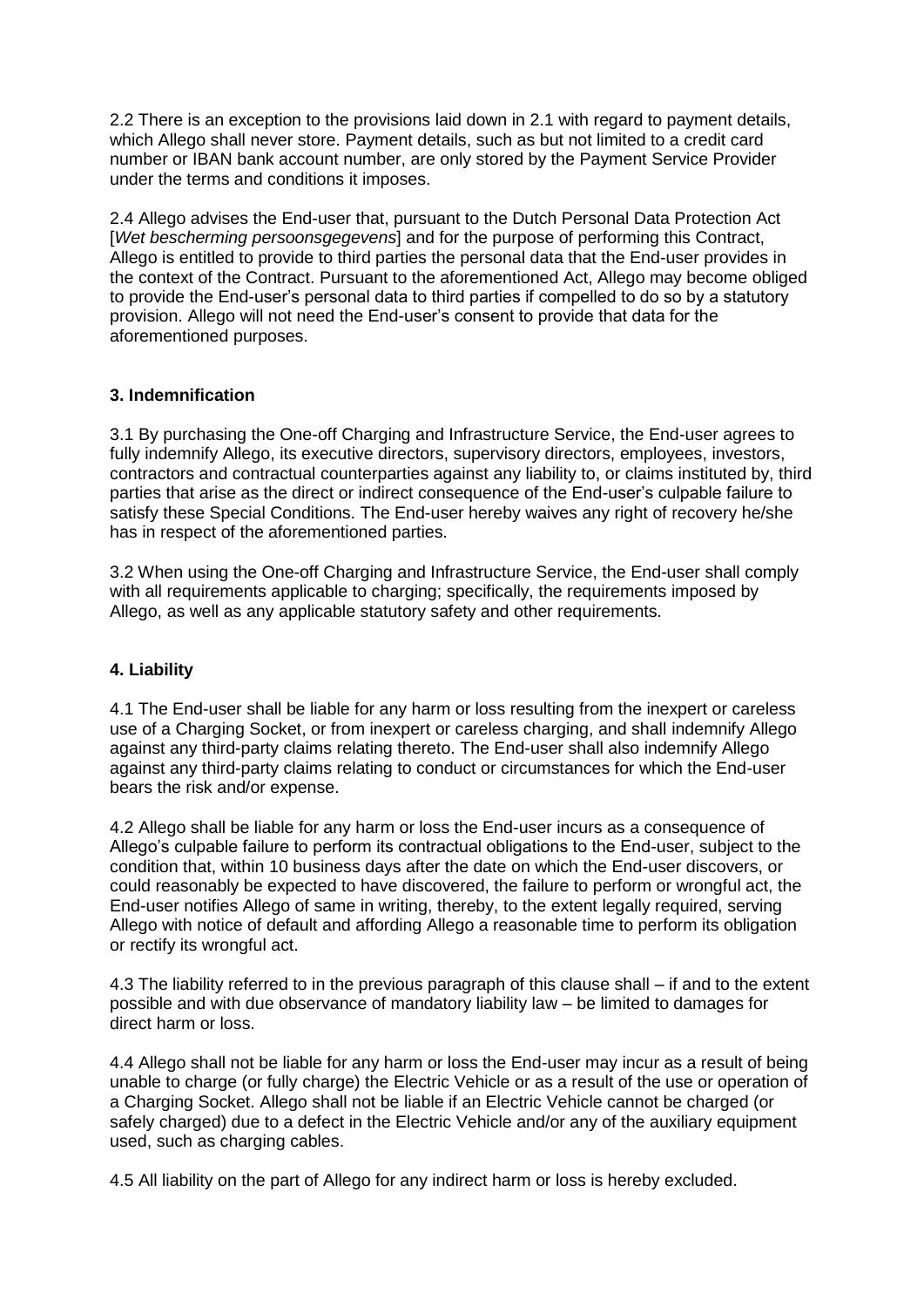4.6 The restrictions listed in the previous paragraphs of this clause shall lapse if and to the extent that the harm or loss is the consequence of an intentional act or omission [*opzet*] or gross negligence [*grove schuld*] on the part of Allego.

4.7 Allego shall not be held liable to perform any obligation if it is prevented from doing so as a result of *force majeure*.

### **5. Costs**

5.1 Allego will charge a fee for the One-off Infrastructure Service. That fee will consist of one or more of the following components:

- Fixed starting fee (amount dependent on the location and the charging power purchased);
- Variable charging rate (hourly rate or per-kWh rate) (amount may be dependent on the location and the charging power purchased);
- Possible transaction fees, depending on the payment method;
- Possible connection charges, for the time that the Electric Vehicle is not being charged but is still connected to the Charging Socket.

5.2 In addition to the fee Allego charges for the One-off Infrastructure Service, Allego will also charge a fee for the One-off Charging Service.

5.3 The End-user will be informed of the specific fees prior to a Charging Session, in the **LiveApp**® App or at the Charging Socket where Allego offers One-off Charging and Infrastructure Services. When an End-user enters into a contract with Allego for the supply of a One-off Charging and Infrastructure Service, payment will be made via a Payment Service Provider, and the End-user will be informed about the fees charged after completion of the One-off Charging and Infrastructure Service.

### **6. Payment**

6.1 Payment shall be made via a Payment Service Provider.

6.2 Allego has contracted a Payment Service Provider to collect fees relating to One-off Charging and Infrastructure Services. The End-user shall pay this Payment Service Provider, after which the Payment Service Provider will forward the funds received to Allego. Payment may be made via direct debit: the fees for the One-off Charging and Infrastructure Service will be debited directly by the authorised Service Provider from the bank account indicated by the End-user and laid down in the direct debit authorisation. In the case of direct debit, the End-user shall have a period of 56 days to reverse the collection. The End-user shall also have a period of 13 months from the payment date to dispute a collection.

6.3 The relevant payment service provider's terms and conditions will apply to payments made via that payment service.

### **7 Other Provisions and Applicable Law**

7.1 Allego shall at all times be authorised to amend these Special Conditions on a unilateral basis.